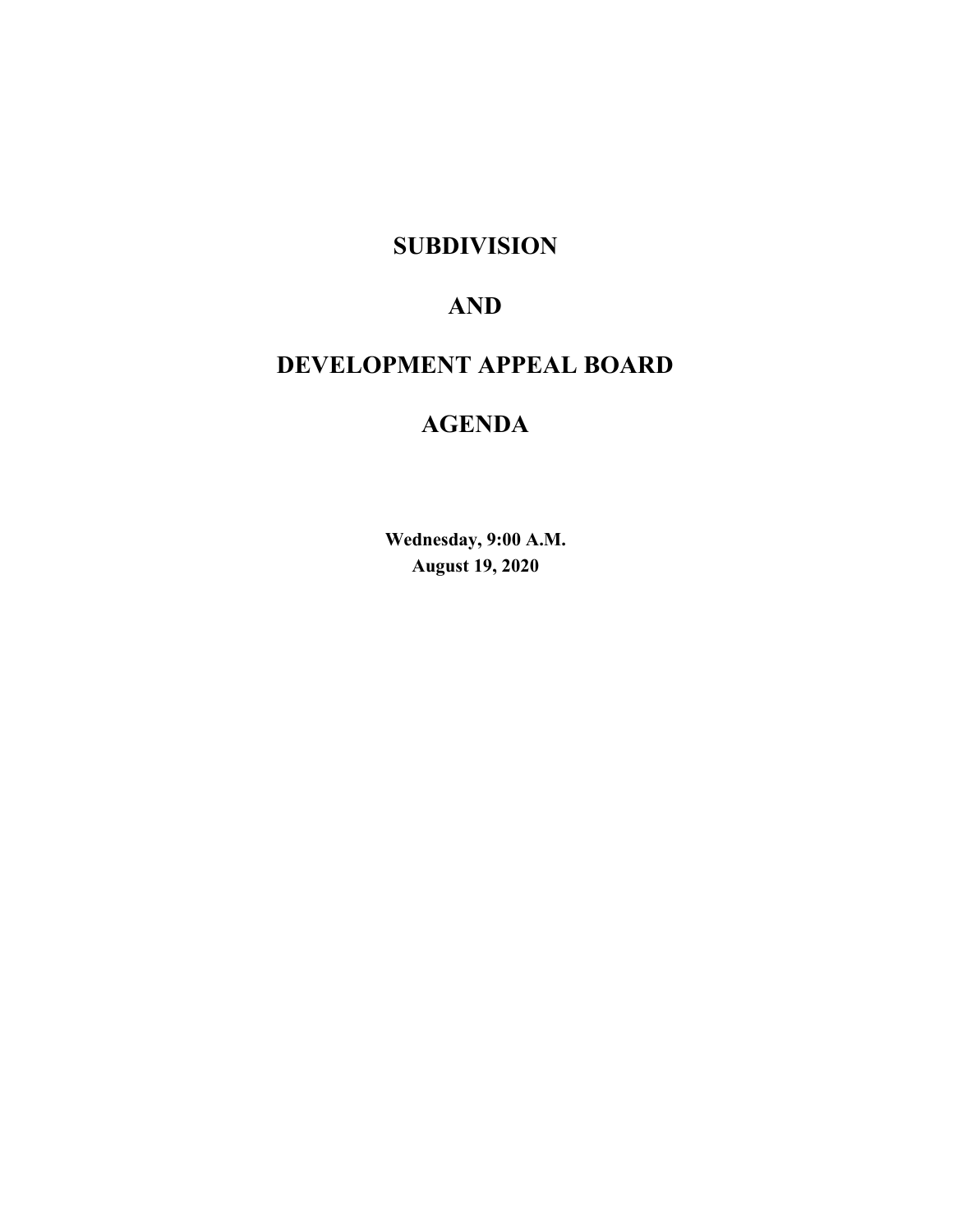|              | <b>TO BE RAISED</b> |               |                                                                                                                                              |
|--------------|---------------------|---------------|----------------------------------------------------------------------------------------------------------------------------------------------|
|              | 9:00 A.M.           | SDAB-D-20-087 |                                                                                                                                              |
|              |                     |               | Construct exterior alterations to a Single Detached<br>House (Driveway extension), existing without<br>permits.                              |
|              |                     |               | 7 - Windermere Drive SW<br>Project No.: 360773000-002                                                                                        |
| $\mathbf{I}$ | $1:30$ P.M.         | SDAB-S-20-004 |                                                                                                                                              |
|              |                     |               | Create (2) two additional single detached<br>residential lots                                                                                |
|              |                     |               | 4841 - 115 Avenue NW                                                                                                                         |
|              |                     |               | Project No.: 364096422-001                                                                                                                   |
|              |                     |               |                                                                                                                                              |
|              | NOTE:               |               | Unless otherwise stated, all references to "Section numbers" in this Agenda<br>refer to the authority under the Edmonton Zoning Bylaw 12800. |

### **SUBDIVISION AND DEVELOPMENT APPEAL BOARD**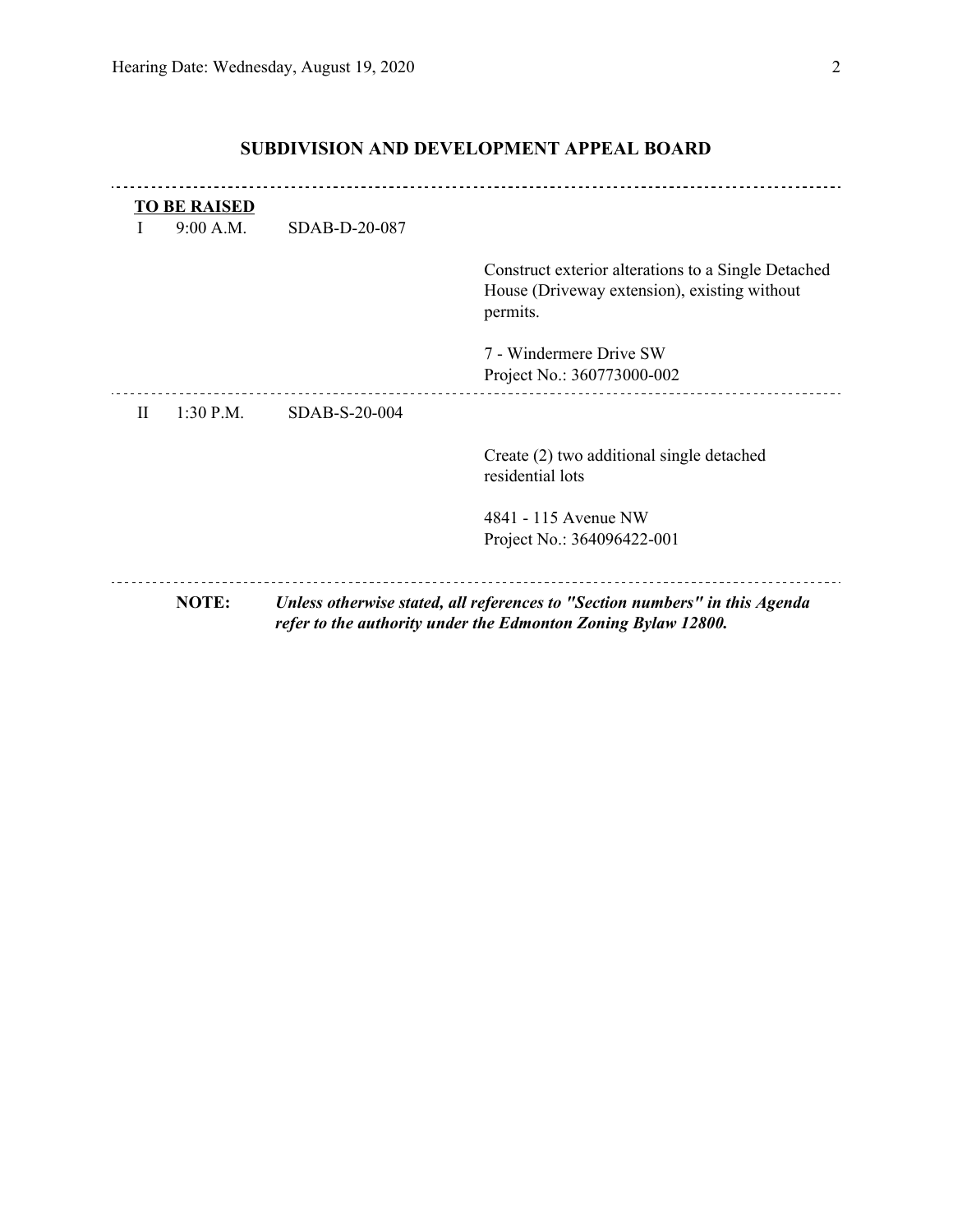#### **TO BE RAISED**

### ITEM I: 9:00 A.M. FILE: SDAB-D-20-087

#### AN APPEAL FROM THE DECISION OF THE DEVELOPMENT OFFICER

APPELLANT: APPLICATION NO.: 360773000-002 APPLICATION TO: Construct exterior alterations to a Single Detached House (Driveway extension), existing without permits DECISION OF THE DEVELOPMENT AUTHORITY: Refused DECISION DATE: June 9, 2020 DATE OF APPEAL: June 16, 2020 MUNICIPAL DESCRIPTION OF SUBJECT PROPERTY: 7 - Windermere Drive SW LEGAL DESCRIPTION: Plan 1324078 Blk 2 Lot 42 ZONE: DC1 - Direct Development Control Provision (Bylaw 16270) OVERLAY: N/A STATUTORY PLAN(S): Windermere Area Structure Plan Windermere Neighbourhood Structure Plan

#### *Grounds for Appeal*

The Appellant provided the following reasons for appealing the decision of the Development Authority:

> We are solicitors for MANMINDERPAL SINGH GREWAL and RAJINDER GREWAL, owners of the subject property and their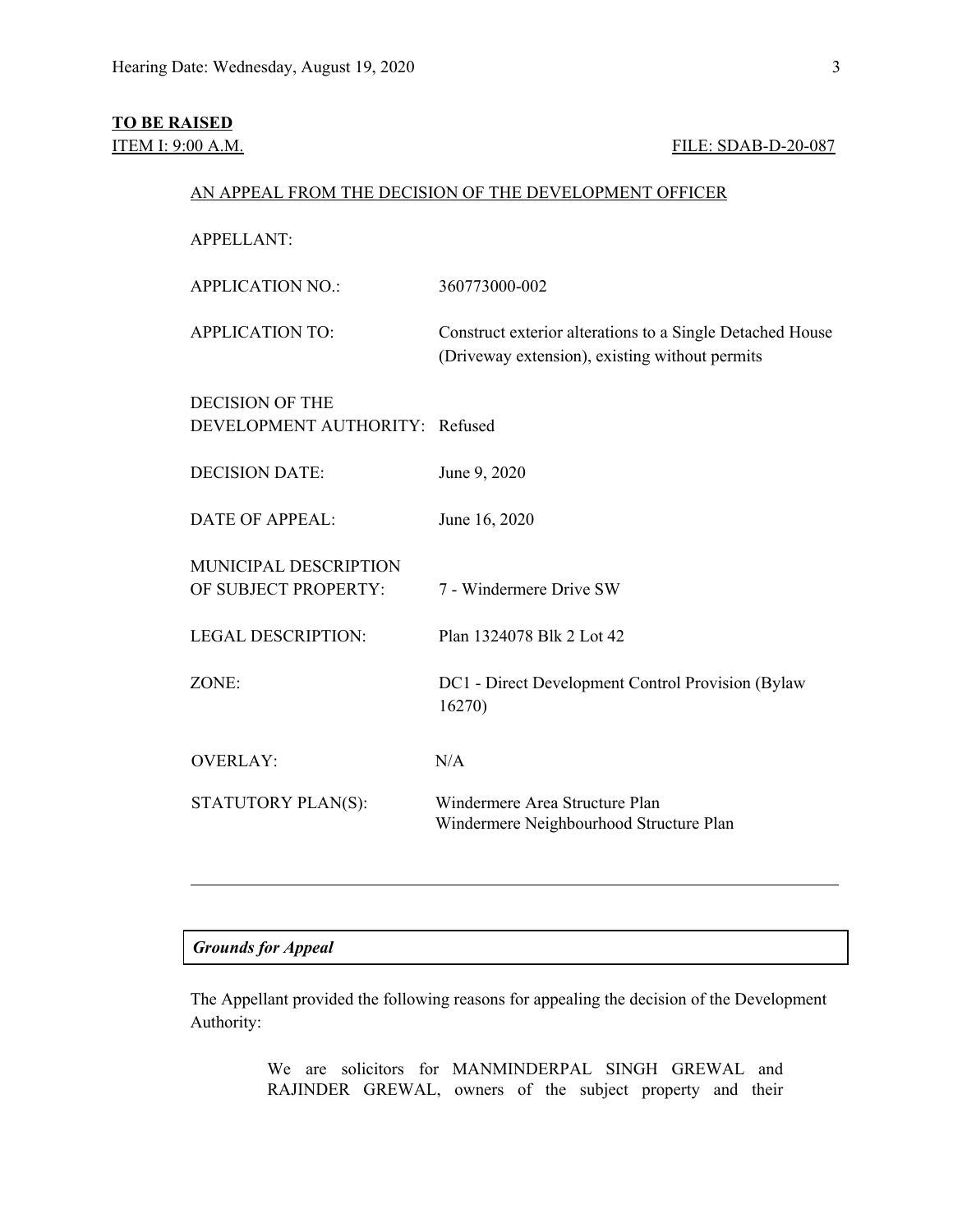contractors, FIVE STAR HOMES INC. and we hereby appeal the referenced refusal on the grounds that:

- The proposed driveway is not atypical of driveways in the neighbourhood.
- There are no objections from neighbouring owners.
- City Transportation does not object to the driveway.
- The development, as proposed, will not negatively impact neighbouring properties or the amenities of the neighbourhood.
- The subject lot comprises  $1/2$  acre  $(+/-)$ .
- Such further and other reasons as may be presented at the hearing of our appeal.

#### *General Matters*

#### **Appeal Information:**

**The Subdivision and Development Appeal Board made and passed the following motion on July 8, 2020:**

#### **"That the appeal hearing be scheduled for August 19, 2020.**

The *Municipal Government Act*, RSA 2000, c M-26 states the following:

#### **Grounds for Appeal**

**685(1)** If a development authority

- (a) fails or refuses to issue a development permit to a person,
- (b) issues a development permit subject to conditions, or
- (c) issues an order under section 645,

the person applying for the permit or affected by the order under section 645 may appeal to the subdivision and development appeal board.

**(2)** In addition to an applicant under subsection (1), any person affected by an order, decision or development permit made or issued by a development authority may appeal to the subdivision and development appeal board.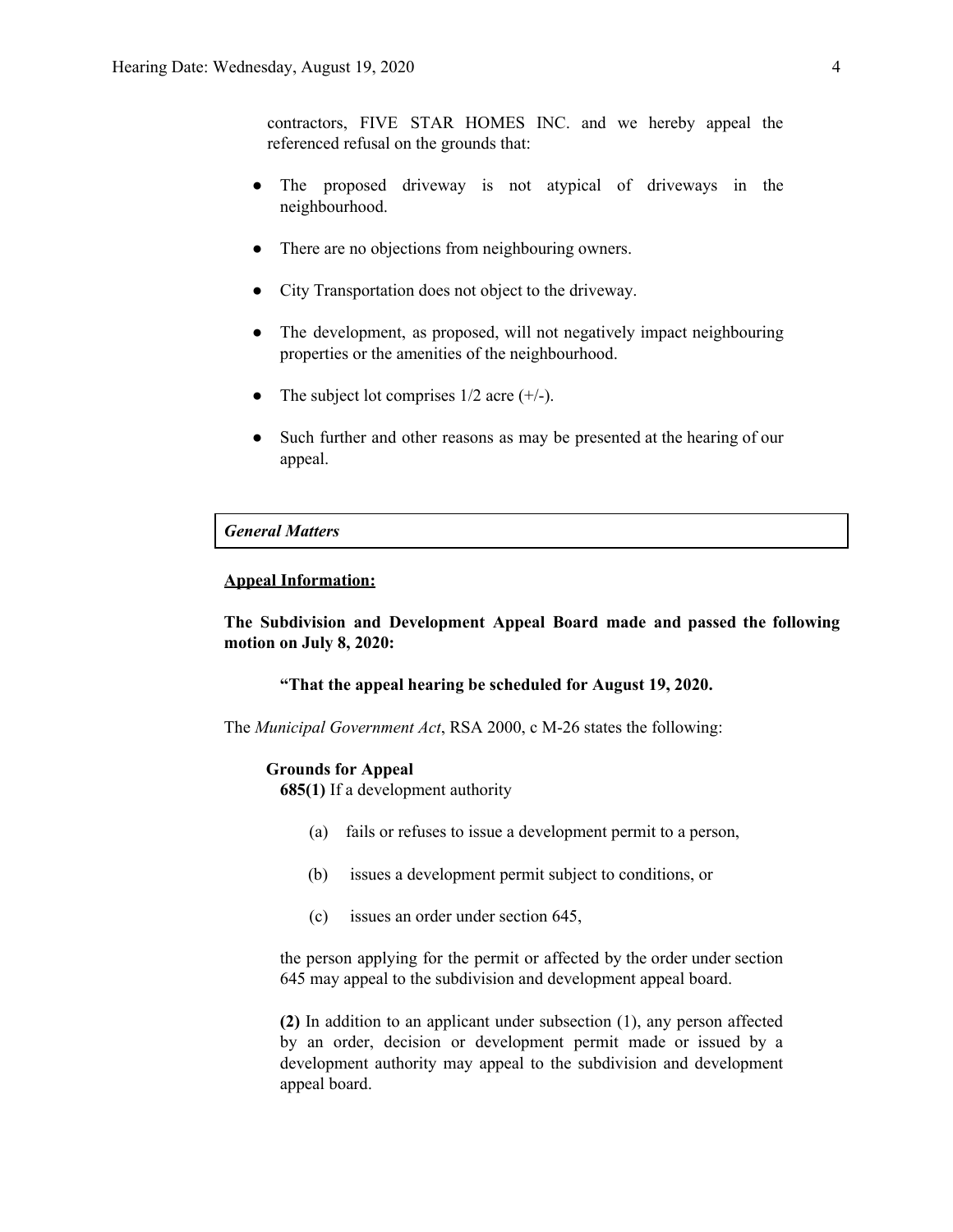#### **Appeals**

**686(1)** A development appeal to a subdivision and development appeal board is commenced by filing a notice of the appeal, containing reasons, with the board,

- (a) in the case of an appeal made by a person referred to in section 685(1)
	- (i) with respect to an application for a development permit,
		- (A) within 21 days after the date on which the written decision is given under section 642, or
		- (B) if no decision is made with respect to the application within the 40-day period, or within any extension of that period under section 684, within 21 days after the date the period or extension expires,
		- or
	- (ii) with respect to an order under section 645, within 21 days after the date on which the order is made, or
- (b) in the case of an appeal made by a person referred to in section 685(2), within 21 days after the date on which the notice of the issuance of the permit was given in accordance with the land use bylaw.

**685(4)** Despite subsections (1), (2) and (3), if a decision with respect to a development permit application in respect of a direct control district

- $(a)$  …
- (b) is made by a development authority, the appeal is limited to whether the development authority followed the directions of council, and if the subdivision and development appeal board finds that the development authority did not follow the directions it may, in accordance with the directions, substitute its decision for the development authority's decision.

### **General Provisions from the** *(DC1) Site Specific Control Provision Windermere (Bylaw 16270):*

Under section 1 the **General Purpose** of this Provision is to accommodate the creation of large lot, single detached residential development with full municipal services that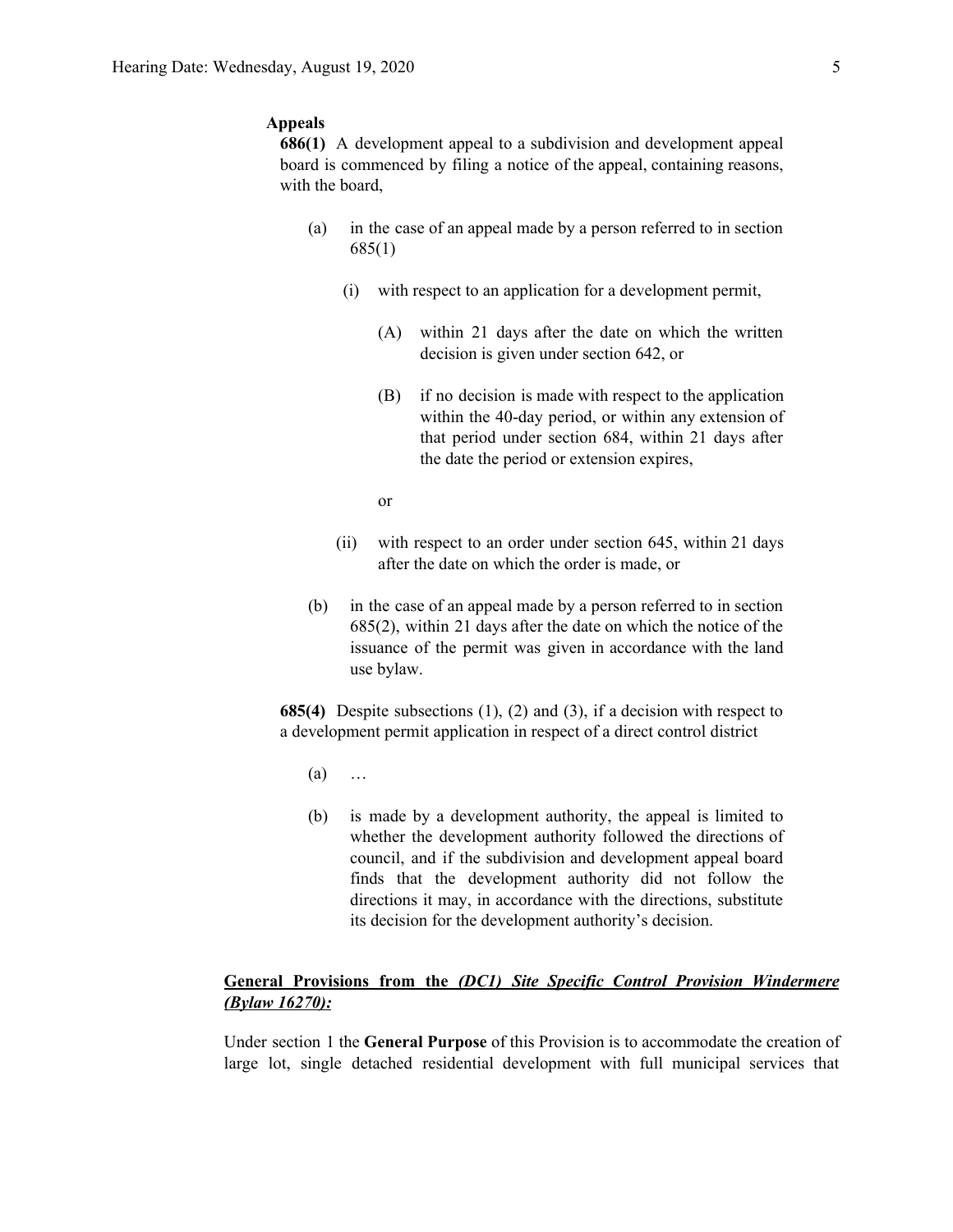establishes a transition and harmonious landscape relative to adjacent existing Country Residential Estate Development.

#### **General Provisions from the** *Edmonton Zoning Bylaw:*

#### *Parking*

Under section 6.1 **Parking Area** means an area that is used for the parking of vehicles. A Parking Area is comprised of one or more parking spaces, and includes a parking pad, but does not include a Driveway.

### **Provisions in the** *Edmonton Zoning Bylaw* **- Prior to Open Space Parking Amendments**

Under section 54.1(4) the Front Yard of any ground level Dwelling in any Residential Zone, or in the case of a corner Site, either the Front Yard or the flanking Side Yard in any Residential Zone, may include a maximum of one Driveway. The Driveway shall:

- a. lead directly from the roadway to the Garage or Parking Area;
- …

Under section  $54.2(2)(e)(i)$  except as otherwise provided for in this Bylaw, parking spaces, not including Driveways, shall be located in accordance with the following:

- i. parking spaces shall not be located within a Front Yard in a Residential Zone;
- ...

#### **Provisions in the** *Edmonton Zoning Bylaw* **effective July 2, 2020**

Under section  $23.1(12)$  Notwithstanding subsection  $23.1(2)$ , it is an offence to Hardsurface an area within a Front Yard or a flanking Side Yard in a way that contravenes Section 54.3 of this Bylaw without a valid and approved Development Permit when a Development Permit is required."

Under section 54.3(3) the Front Yard of any ground level Dwelling that is not part of a Multi-Unit Project Development, or in the case of a corner Site, either the Front Yard or the flanking Side Yard, may include a maximum of one Driveway. The Driveway shall:

a. lead directly from the roadway to the Garage or Parking Area;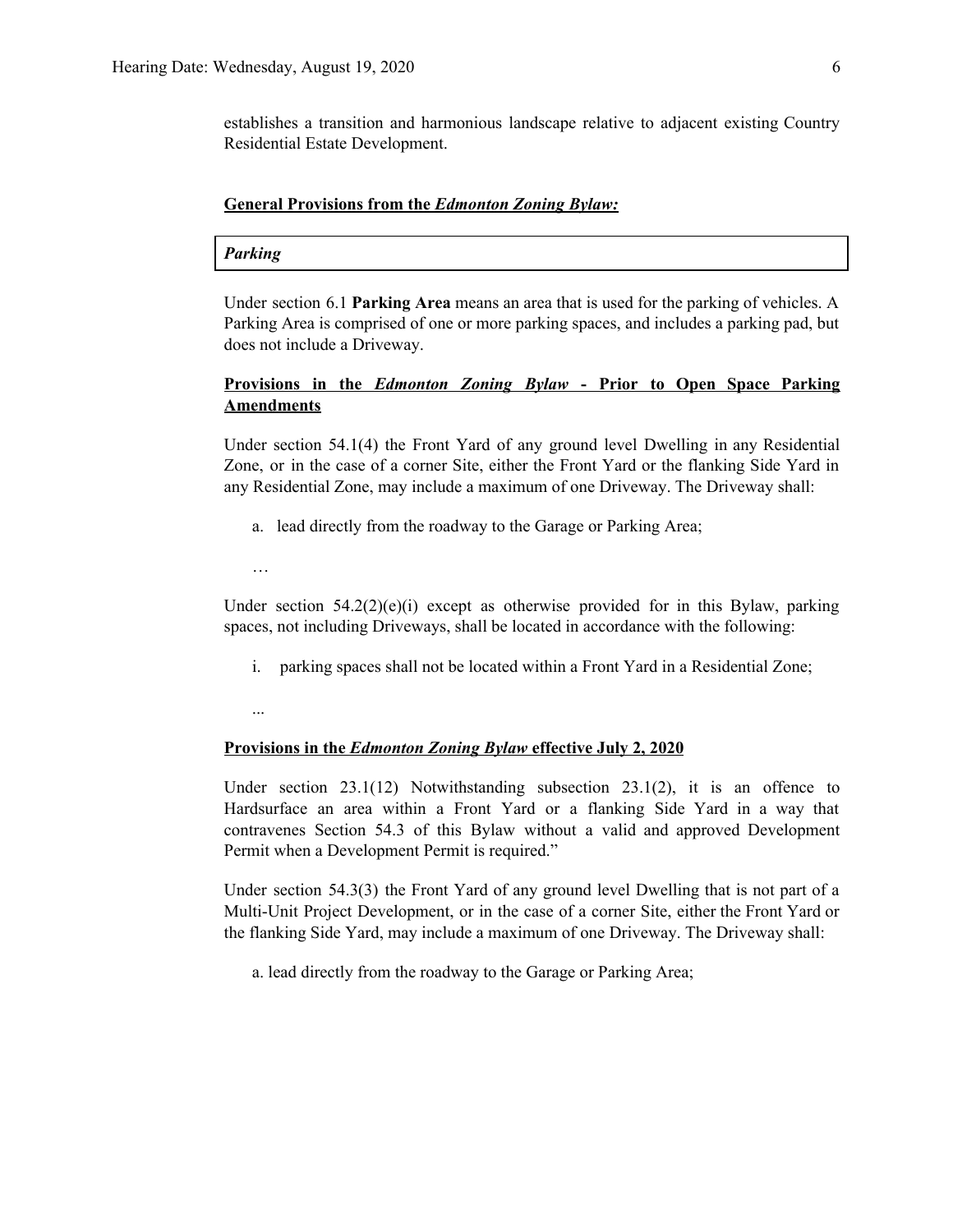Under section 54.1(4) unless otherwise specified, Parking Areas and loading facilities shall not be located within a Front Setback or a Side Setback Abutting the flanking public roadway, other than a Lane.

#### **Development Officers Determination**

1) The Front Yard of any ground level Dwelling in any Residential Zone may include a maximum of one Driveway (Section 54.1.4).

#### **Proposed: The lot has two Driveways instead of one.**

2) The Driveway shall lead directly from the roadway to the Garage or Parking Area (Section 54.1.4(a)).

#### **Proposed: The Driveway does not lead directly from the roadway to the Garage.**

3) Parking spaces shall not be located within a Front Yard in a Residential Zone;(Section  $54.2.2(e)(i)$ ).

### **Proposed: The additional Driveway creates parking spaces in the Front Yard of the home.**

 $\mathcal{L}_\text{max} = \mathcal{L}_\text{max} = \mathcal{L}_\text{max} = \mathcal{L}_\text{max} = \mathcal{L}_\text{max} = \mathcal{L}_\text{max} = \mathcal{L}_\text{max} = \mathcal{L}_\text{max} = \mathcal{L}_\text{max} = \mathcal{L}_\text{max} = \mathcal{L}_\text{max} = \mathcal{L}_\text{max} = \mathcal{L}_\text{max} = \mathcal{L}_\text{max} = \mathcal{L}_\text{max} = \mathcal{L}_\text{max} = \mathcal{L}_\text{max} = \mathcal{L}_\text{max} = \mathcal{$ 

#### Notice to Applicant/Appellant

Provincial legislation requires that the Subdivision and Development Appeal Board issue its official decision in writing within fifteen days of the conclusion of the hearing.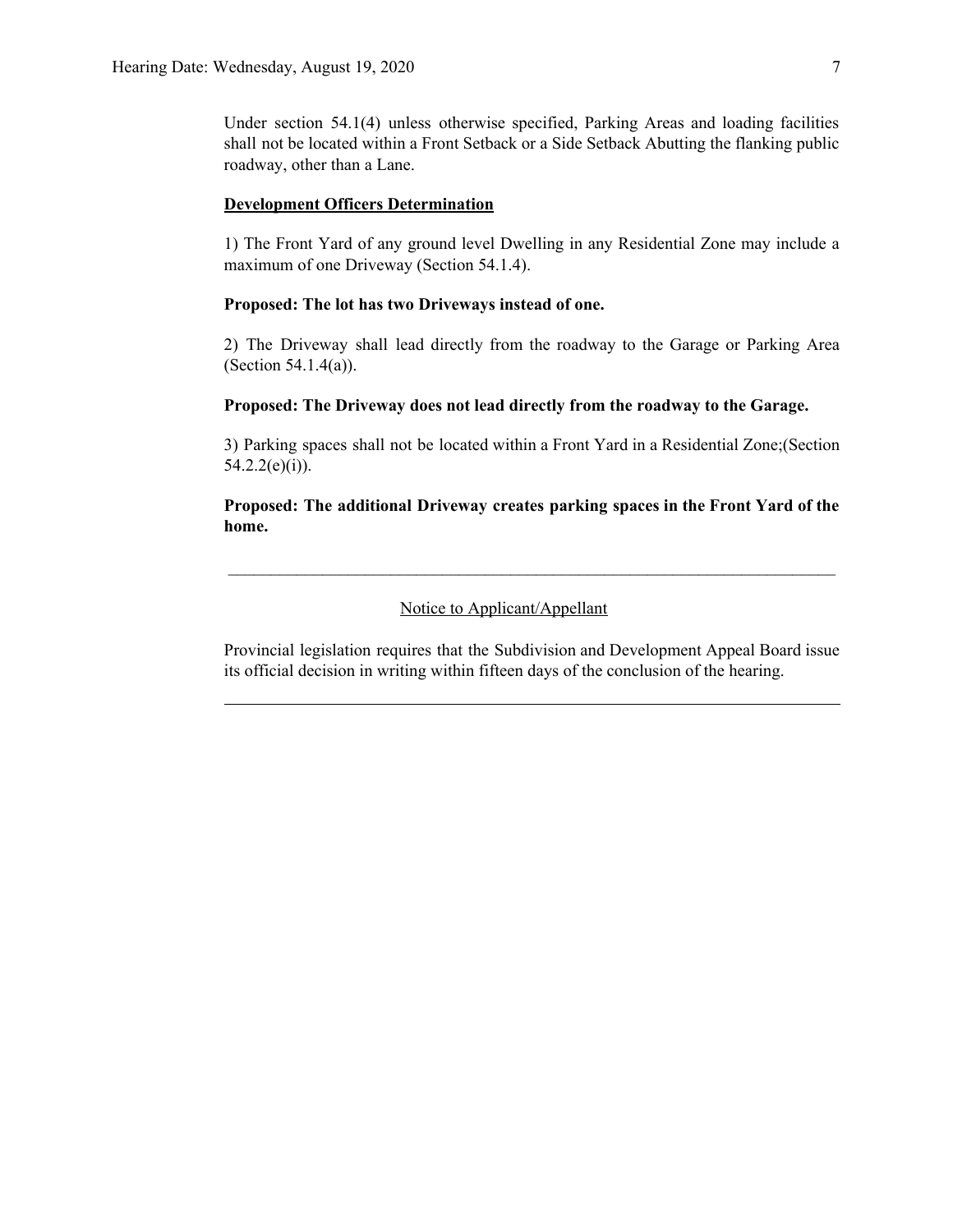| <b>Edmonton</b>                                                                                                                                                                                                                                                                                                                                                                                                                                                                                                                                                                                                              |                   | <b>Application for</b> |                                                      | Application Date:<br>Printed:<br>Page:        | Project Number: 360773000-002<br>APR 28, 2020<br>June 9, 2020 at 4:29 PM<br>1 of 2 |
|------------------------------------------------------------------------------------------------------------------------------------------------------------------------------------------------------------------------------------------------------------------------------------------------------------------------------------------------------------------------------------------------------------------------------------------------------------------------------------------------------------------------------------------------------------------------------------------------------------------------------|-------------------|------------------------|------------------------------------------------------|-----------------------------------------------|------------------------------------------------------------------------------------|
| <b>Driveway Extension Permit</b>                                                                                                                                                                                                                                                                                                                                                                                                                                                                                                                                                                                             |                   |                        |                                                      |                                               |                                                                                    |
| This document is a Development Permit Decision for the development application described below.                                                                                                                                                                                                                                                                                                                                                                                                                                                                                                                              |                   |                        |                                                      |                                               |                                                                                    |
| Applicant                                                                                                                                                                                                                                                                                                                                                                                                                                                                                                                                                                                                                    |                   |                        |                                                      | Property Address(es) and Legal Description(s) |                                                                                    |
|                                                                                                                                                                                                                                                                                                                                                                                                                                                                                                                                                                                                                              |                   |                        | 7 - WINDERMERE DRIVE SW<br>Plan 1324078 Blk 2 Lot 42 |                                               |                                                                                    |
|                                                                                                                                                                                                                                                                                                                                                                                                                                                                                                                                                                                                                              |                   |                        |                                                      |                                               |                                                                                    |
|                                                                                                                                                                                                                                                                                                                                                                                                                                                                                                                                                                                                                              |                   |                        |                                                      |                                               |                                                                                    |
|                                                                                                                                                                                                                                                                                                                                                                                                                                                                                                                                                                                                                              |                   |                        |                                                      |                                               |                                                                                    |
| <b>Scope of Application</b>                                                                                                                                                                                                                                                                                                                                                                                                                                                                                                                                                                                                  |                   |                        |                                                      |                                               |                                                                                    |
| To construct exterior alterations to a Single Detached House (Driveway extension), existing without permits.                                                                                                                                                                                                                                                                                                                                                                                                                                                                                                                 |                   |                        |                                                      |                                               |                                                                                    |
| <b>Permit Details</b>                                                                                                                                                                                                                                                                                                                                                                                                                                                                                                                                                                                                        |                   |                        |                                                      |                                               |                                                                                    |
| <b>Class Of Permit:</b>                                                                                                                                                                                                                                                                                                                                                                                                                                                                                                                                                                                                      |                   |                        | Site Area (sq. m.): 1881.65                          |                                               |                                                                                    |
| Stat. Plan Overlay/Annex Area: (none)                                                                                                                                                                                                                                                                                                                                                                                                                                                                                                                                                                                        |                   |                        |                                                      |                                               |                                                                                    |
| <b>Development Application Decision</b><br>Refused                                                                                                                                                                                                                                                                                                                                                                                                                                                                                                                                                                           |                   |                        |                                                      |                                               |                                                                                    |
| Issue Date: Jun 09, 2020 Development Authority: WINGET, MARK                                                                                                                                                                                                                                                                                                                                                                                                                                                                                                                                                                 |                   |                        |                                                      |                                               |                                                                                    |
| <b>Reason for Refusal</b><br>1) The Front Yard of any ground level Dwelling in any Residential Zone may include a maximum of one Driveway (Section<br>$54.1.4$ ).<br>Proposed: The lot has two Driveways instead of one.<br>2) The Driveway shall lead directly from the roadway to the Garage or Parking Area (Section 54.1.4(a)).<br>Proposed: The Driveway does not lead directly from the roadway to the Garage.<br>3) Parking spaces shall not be located within a Front Yard in a Residential Zone: (Section 54.2.2(e)(i)).<br>Proposed: The additional Driveway creates parking spaces in the Front Yard of the home. |                   |                        |                                                      |                                               |                                                                                    |
| <b>Rights of Appeal</b><br>The Applicant has the right of appeal within 21 days after the date on which the decision is made, as outlined in Section 683<br>through 689 of the Municipal Government Act.                                                                                                                                                                                                                                                                                                                                                                                                                     |                   |                        |                                                      |                                               |                                                                                    |
| <b>Building Permit Decision</b>                                                                                                                                                                                                                                                                                                                                                                                                                                                                                                                                                                                              |                   |                        |                                                      |                                               |                                                                                    |
| Refused                                                                                                                                                                                                                                                                                                                                                                                                                                                                                                                                                                                                                      |                   |                        |                                                      |                                               |                                                                                    |
| Fees                                                                                                                                                                                                                                                                                                                                                                                                                                                                                                                                                                                                                         |                   |                        |                                                      |                                               |                                                                                    |
|                                                                                                                                                                                                                                                                                                                                                                                                                                                                                                                                                                                                                              | <b>Fee Amount</b> | <b>Amount Paid</b>     | Receipt#                                             | <b>Date Paid</b>                              |                                                                                    |
| Existing Without Permit Dev<br><b>Application Penalty Fee</b>                                                                                                                                                                                                                                                                                                                                                                                                                                                                                                                                                                | \$176.00          | \$176.00               | 95338107621l0010                                     | May 07, 2020                                  |                                                                                    |
| Development Application Fee                                                                                                                                                                                                                                                                                                                                                                                                                                                                                                                                                                                                  | \$176.00          | \$176.00               | 9502700527310010                                     | Apr 28, 2020                                  |                                                                                    |
|                                                                                                                                                                                                                                                                                                                                                                                                                                                                                                                                                                                                                              |                   |                        |                                                      |                                               |                                                                                    |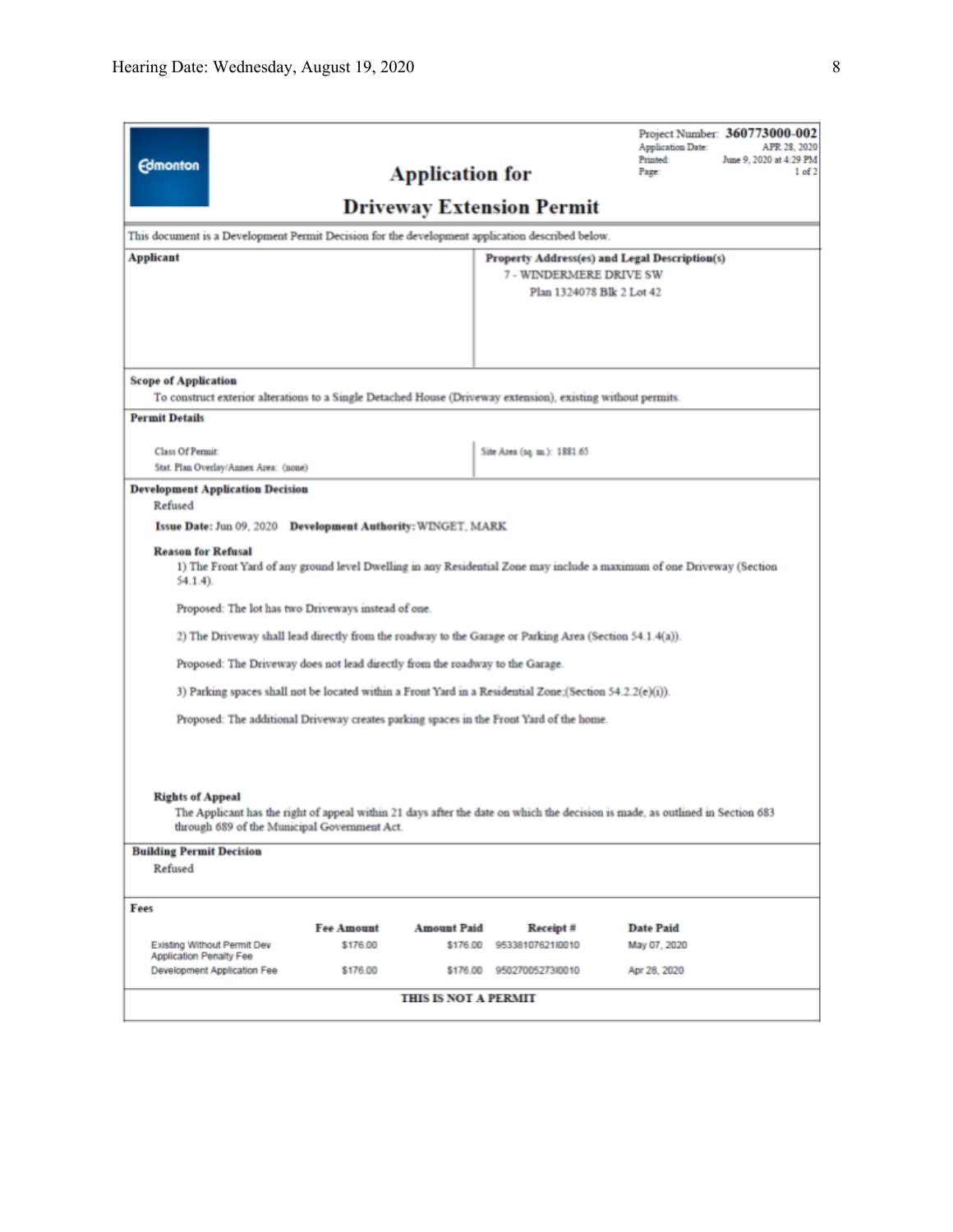| <b>Edmonton</b>                                        |                                  | <b>Application for</b><br><b>Driveway Extension Permit</b> |          | Application Date:<br>Printed:<br>Page: | Project Number: 360773000-002<br>APR 28, 2020<br>June 9, 2020 at 4:29 PM<br>$2$ of $2$ |
|--------------------------------------------------------|----------------------------------|------------------------------------------------------------|----------|----------------------------------------|----------------------------------------------------------------------------------------|
| Fees<br>Total GST Amount:<br><b>Totals for Permit:</b> | Fee Amount<br>\$0.00<br>\$352.00 | <b>Amount Paid</b><br>\$352.00                             | Receipt# | <b>Date Paid</b>                       |                                                                                        |
|                                                        |                                  |                                                            |          |                                        |                                                                                        |
|                                                        |                                  |                                                            |          |                                        |                                                                                        |
|                                                        |                                  |                                                            |          |                                        |                                                                                        |
|                                                        |                                  |                                                            |          |                                        |                                                                                        |
|                                                        |                                  |                                                            |          |                                        |                                                                                        |
|                                                        |                                  |                                                            |          |                                        |                                                                                        |
|                                                        |                                  |                                                            |          |                                        |                                                                                        |
|                                                        |                                  | THIS IS NOT A PERMIT                                       |          |                                        |                                                                                        |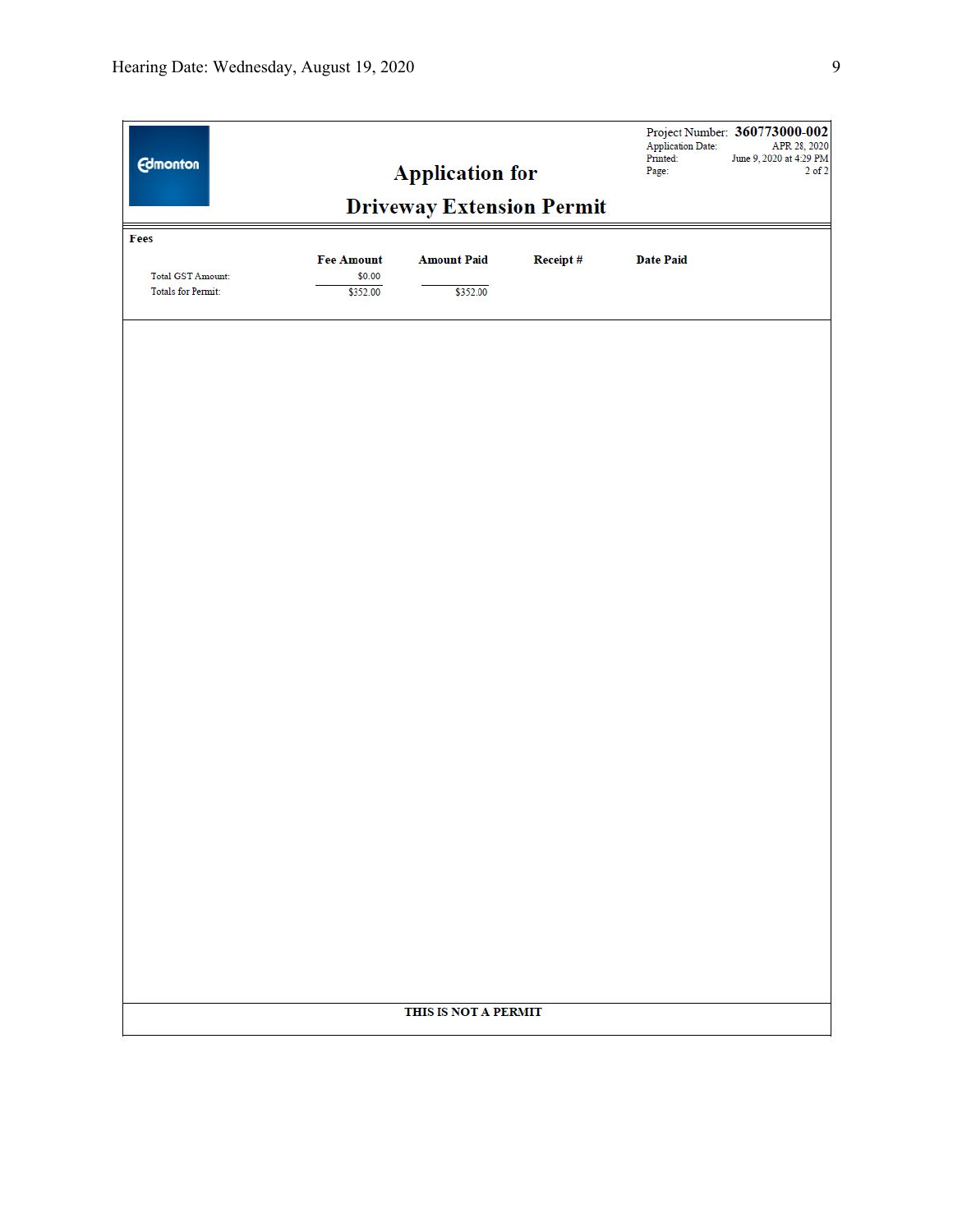

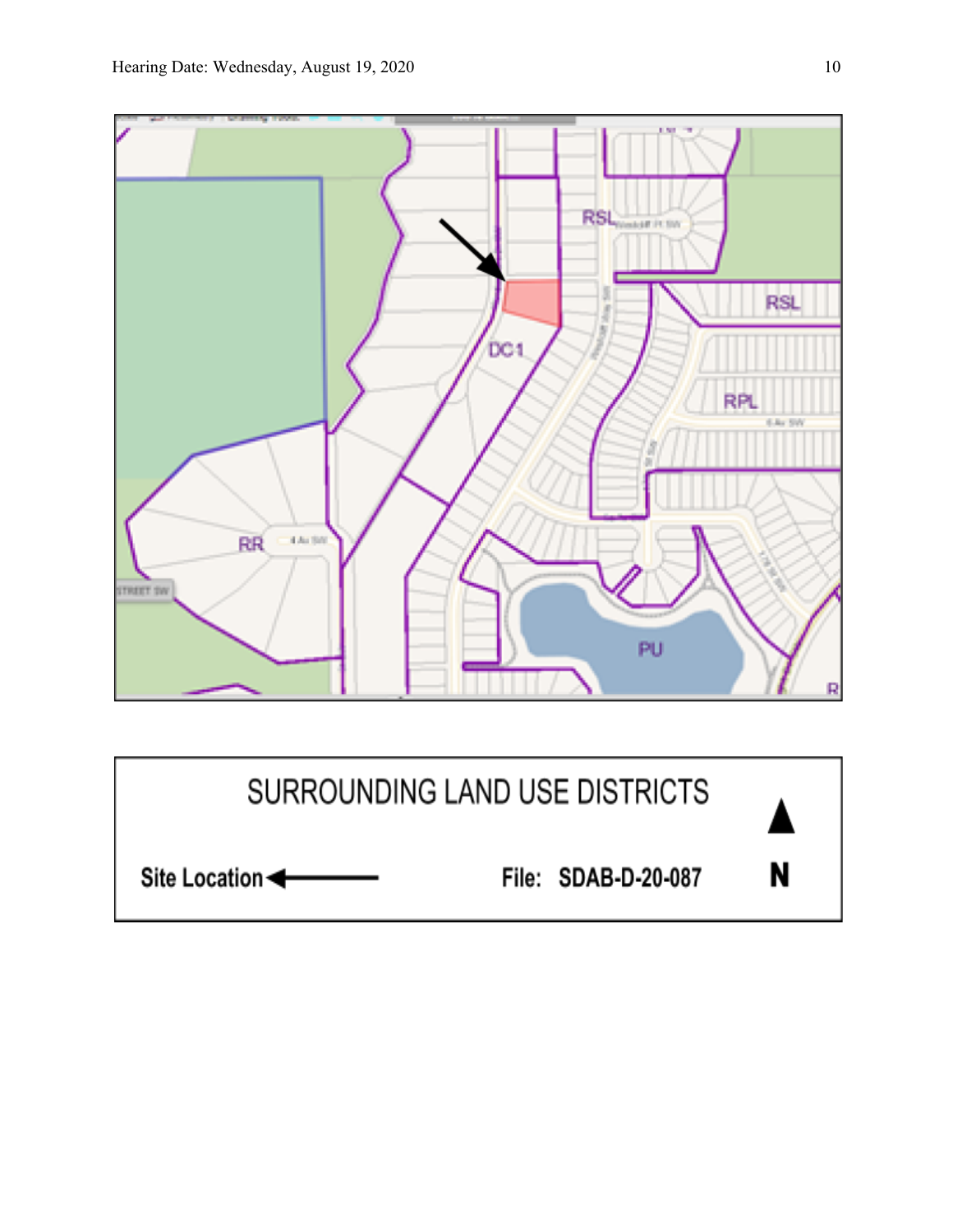#### **ITEM II: 1:30 P.M. FILE: SDAB-S-20-004**

#### AN APPEAL FROM THE DECISION OF THE SUBDIVISION AUTHORITY

| <b>APPELLANT:</b>                                       |                                                            |
|---------------------------------------------------------|------------------------------------------------------------|
| <b>APPLICATION NO.:</b>                                 | 364096422-001                                              |
| <b>APPLICATION TO:</b>                                  | Create (2) two additional single detached residential lots |
| <b>DECISION OF THE</b><br><b>SUBDIVISION AUTHORITY:</b> | Refused                                                    |
| <b>DECISION DATE:</b>                                   | July 23, 2020                                              |
| <b>DATE OF APPEAL:</b>                                  | July 24, 2020                                              |
| MUNICIPAL DESCRIPTION<br>OF SUBJECT PROPERTY:           | 4841 - 115 Avenue NW                                       |
| <b>LEGAL DESCRIPTION:</b>                               | Plan 3468HW Blk 24 Lot 2                                   |
| ZONE:                                                   | (RF1) Single Detached Residential Zone                     |
| <b>OVERLAY:</b>                                         | Mature Neighbourhood Overlay                               |
| <b>STATUTORY PLAN:</b>                                  | N/A                                                        |
|                                                         |                                                            |
|                                                         |                                                            |

#### *Grounds for Appeal*

The Appellant provided the following reasons for appealing the decision of the Subdivision Authority:

> The current lot is a 75' wide lot and the request is to split It into 3 - 25'-0" lots. The zoning is to stay the same as RF1 - no change from the current. The lot subdivision would have been approved if it was a 50' lot into 2 lots - each 25'-0" wide, but due to the wording of a bylaw it has been refused. The end result of the subdividing the 75' lot into 3, is a standard 25' wide lot, exactly the same end result if it was a 50' lot split into 2. There are currently several 25' wide homes in the area. Two recently completed ones are a mere few doors over from this site. Further down the block there is a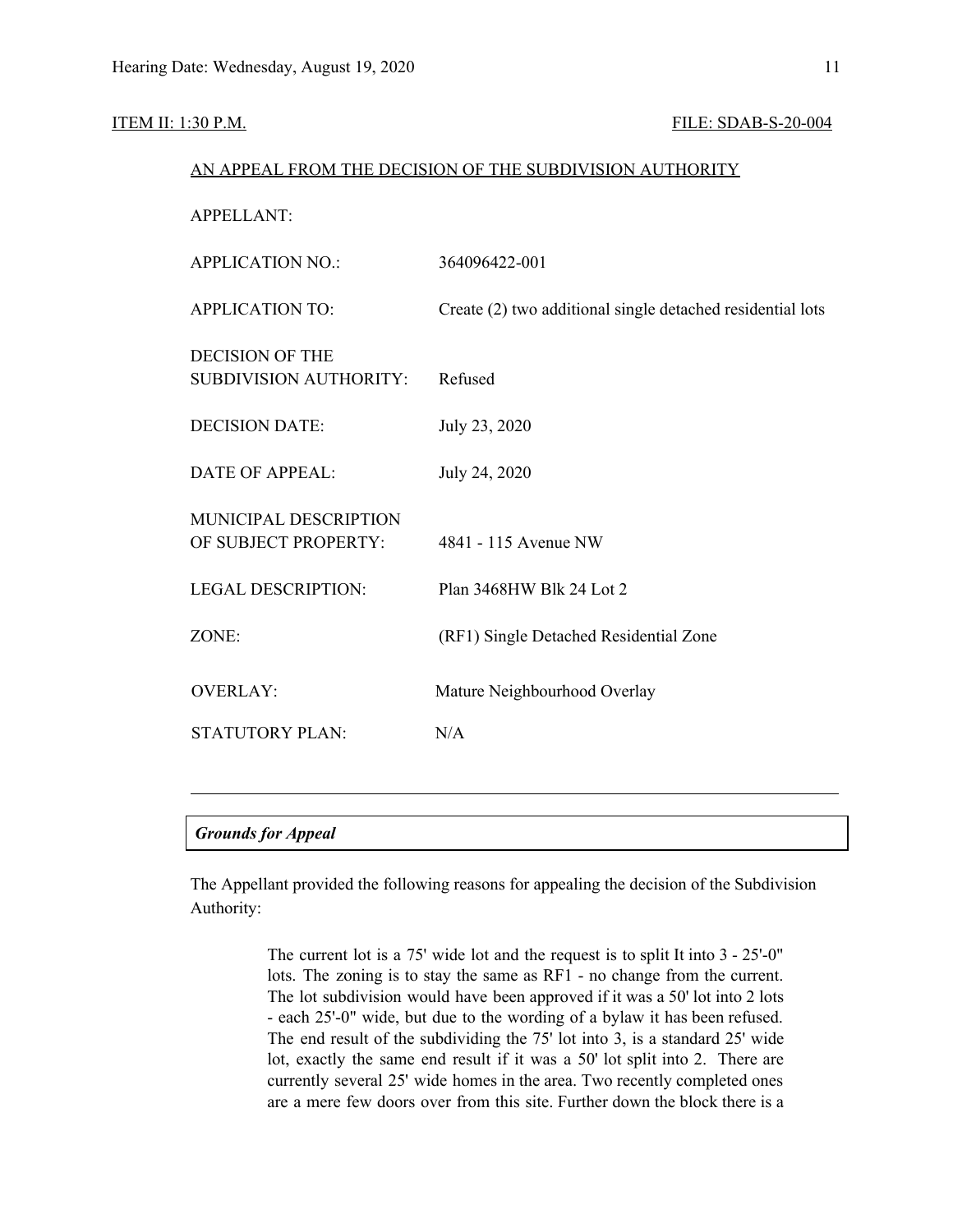75' corner lot that was redeveloped into a 50' duplex unit (2 lots) and a single family dwelling. Plenty of other homes can be shown already done in the area, so this will not be a new product into the community. This subdividing falls under the intent of the Abbottsfield / Rundle Heights Community Redevelopment Plan as well as the City's "The way we Grow" plan to encourage redevelopment in older areas and build vibrant growing communities where new families want to live.

We are appealing the Subdivision Refusal because the end result is a standard, city allowed, 25'-0" wide lot that is already currently approved in the immediate area. Whether the original lot was 50' wide or 75' wide , as it is in our case, should not be relevant as the end result is identical in both scenarios.

#### *General Matters*

#### **Appeal Information:**

The *Municipal Government Act*, RSA 2000, c M-26 states the following:

#### **Appeals**

**678(1)** The decision of a subdivision authority on an application for subdivision approval may be appealed

- (a) by the applicant for the approval,
- (b) by a Government department if the application is required by the subdivision and development regulations to be referred to that department,
- (c) by the council of the municipality in which the land to be subdivided is located if the council, a designated officer of the municipality or the municipal planning commission of the municipality is not the subdivision authority, or
- (d) by a school board with respect to
	- (i) the allocation of municipal reserve and school reserve or money in place of the reserve,
	- (ii) the location of school reserve allocated to it, or
	- (iii) the amount of school reserve or money in place of the reserve.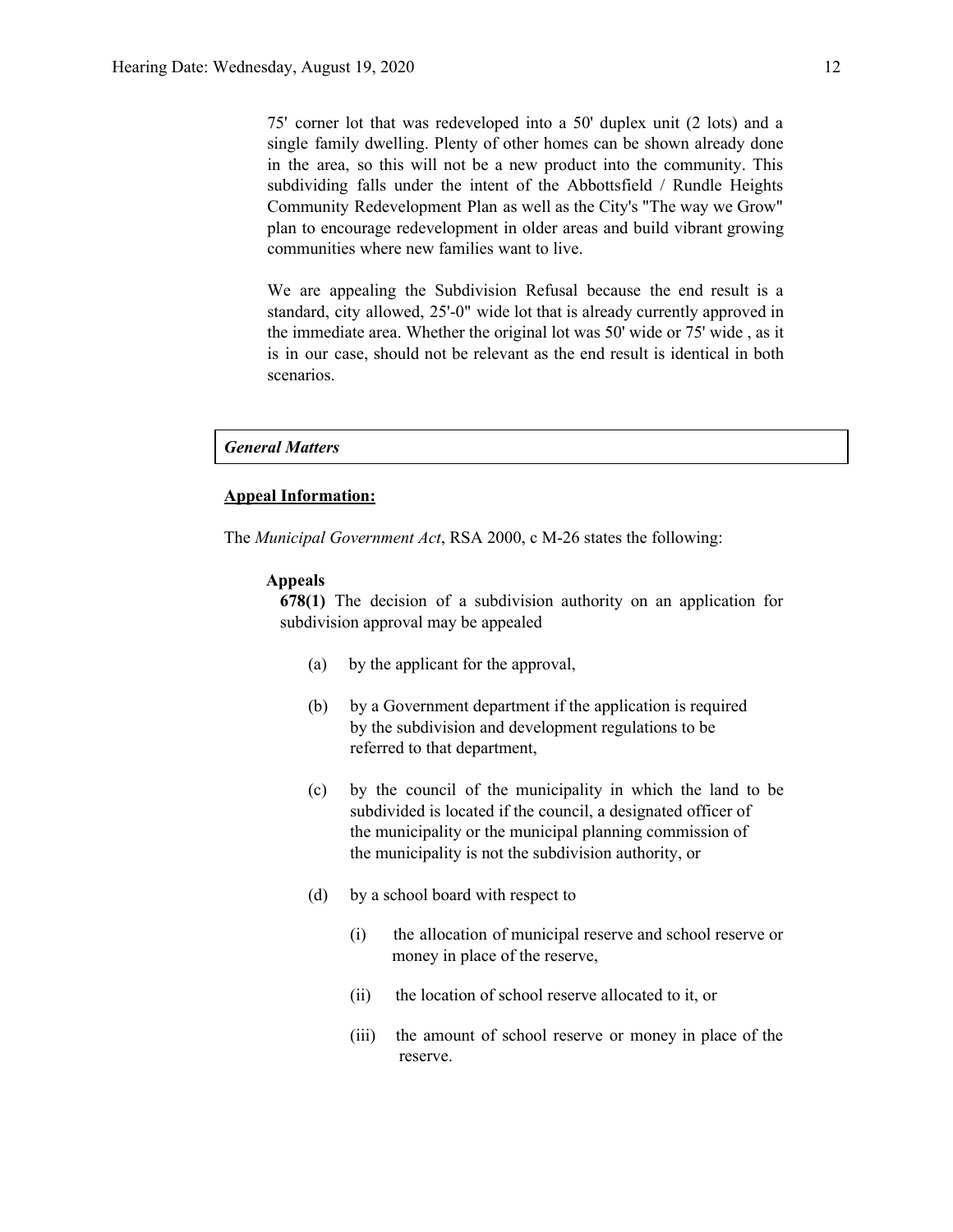**(2)** An appeal under subsection (1) may be commenced by filing a notice of appeal within 14 days after receipt of the written decision of the subdivision authority or deemed refusal by the subdivision authority in accordance with section 681

- (a) with the Municipal Government Board
	- (i) if the land that is the subject of the application is within the Green Area as classified by the Minister responsible for the Public Lands Act,
	- (ii) if the land that is the subject of the application contains, is adjacent to or is within the prescribed distance of a highway, a body of water, a sewage treatment or waste management facility or a historical site, or
	- (iii) in any other circumstances described in the regulations under section  $694(1)(h.2)$ ,
- or
- (b) in all other cases, with the subdivision and development appeal board.

**(2.1)** Despite subsection (2)(a), if the land that is the subject-matter of the appeal would have been in an area described in subsection (2)(a) except that the affected Government department agreed, in writing, to vary the distance under the subdivision and development regulations, the notice of appeal must be filed with the subdivision and development appeal board.

**(3)** For the purpose of subsection (2), the date of receipt of the decision is deemed to be 7 days from the date the decision is mailed.

**(4)** A notice of appeal under this section must contain

- (a) the legal description and municipal location, if applicable, of the land proposed to be subdivided, and
- (b) the reasons for appeal, including the issues in the decision or the conditions imposed in the approval that are the subject of the appeal.

**(5)** If the applicant files a notice of appeal within 14 days after receipt of the written decision or the deemed refusal with the wrong board, that board must refer the appeal to the appropriate board and the appropriate board must hear the appeal as if the notice of appeal had been filed with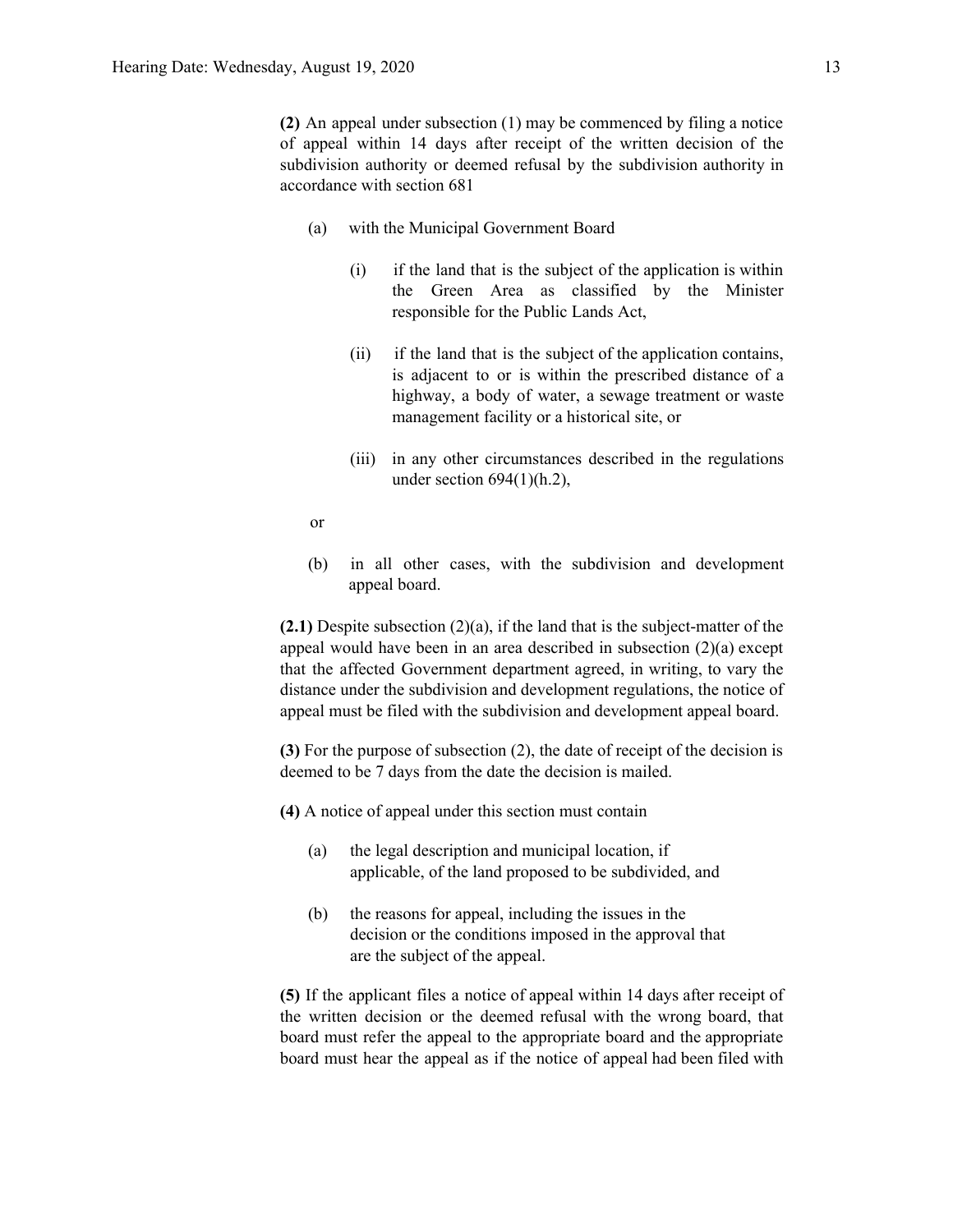it and it is deemed to have received the notice of appeal from the applicant on the date it receives the notice of appeal from the first board.

#### **Hearing and decision**

**680(1)** The board hearing an appeal under section 678 is not required to hear from any person or entity other than

- (a) a person or entity that was notified pursuant to section 679(1), and
- (b) each owner of adjacent land to the land that is the subject of the appeal,

or a person acting on any of those persons' behalf.

**(1.1)** For the purposes of subsection (1), "adjacent land" and "owner" have the same meanings as in section 653.

**(2)** In determining an appeal, the board hearing the appeal

- (a) must act in accordance with any applicable ALSA regional plan;
- (a.1) must have regard to any statutory plan;
- (b) must conform with the uses of land referred to in a land use bylaw;
- (c) must be consistent with the land use policies;
- (d) must have regard to but is not bound by the subdivision and development regulations;
- (e) may confirm, revoke or vary the approval or decision or any condition imposed by the subdivision authority or make or substitute an approval, decision or condition of its own;
- (f) may, in addition to the other powers it has, exercise the same power as a subdivision authority is permitted to exercise pursuant to this Part or the regulations or bylaws under this Part.

#### **Approval of application**

**654(1)** A subdivision authority must not approve an application for subdivision approval unless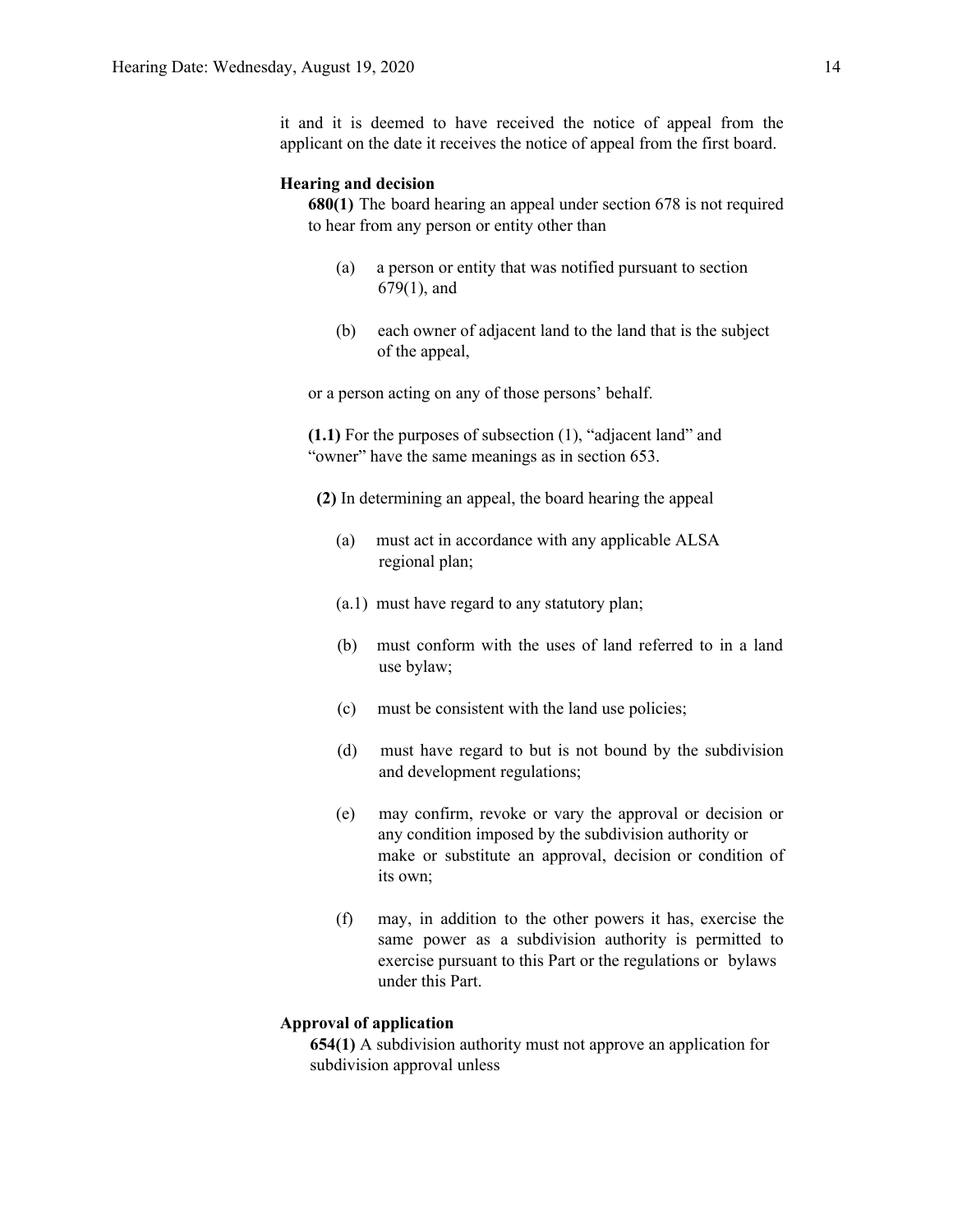- (a) the land that is proposed to be subdivided is, in the opinion of the subdivision authority, suitable for the purpose for which the subdivision is intended,
- (b) the proposed subdivision conforms to the provisions of any growth plan under Part 17.1, any statutory plan and, subject to subsection (2), any land use bylaw that affects the land proposed to be subdivided,
- (c) the proposed subdivision complies with this Part and Part 17.1 and the regulations under those Parts, and
- (d) all outstanding property taxes on the land proposed to be subdivided have been paid to the municipality where the land is located or arrangements satisfactory to the municipality have been made for their payment pursuant to Part 10.
- **(1.1)** Repealed 2018 c11 s13.

**(1.2)** If the subdivision authority is of the opinion that there may be a conflict or inconsistency between statutory plans, section 638 applies in respect of the conflict or inconsistency.

**(2)** A subdivision authority may approve an application for subdivision approval even though the proposed subdivision does not comply with the land use bylaw if, in its opinion,

- (a) the proposed subdivision would not
	- (i) unduly interfere with the amenities of the neighbourhood, or
	- (ii) materially interfere with or affect the use, enjoyment or value of neighbouring parcels of land,

and

(b) the proposed subdivision conforms with the use prescribed for that land in the land use bylaw.

**(3)** A subdivision authority may approve or refuse an application for subdivision approval.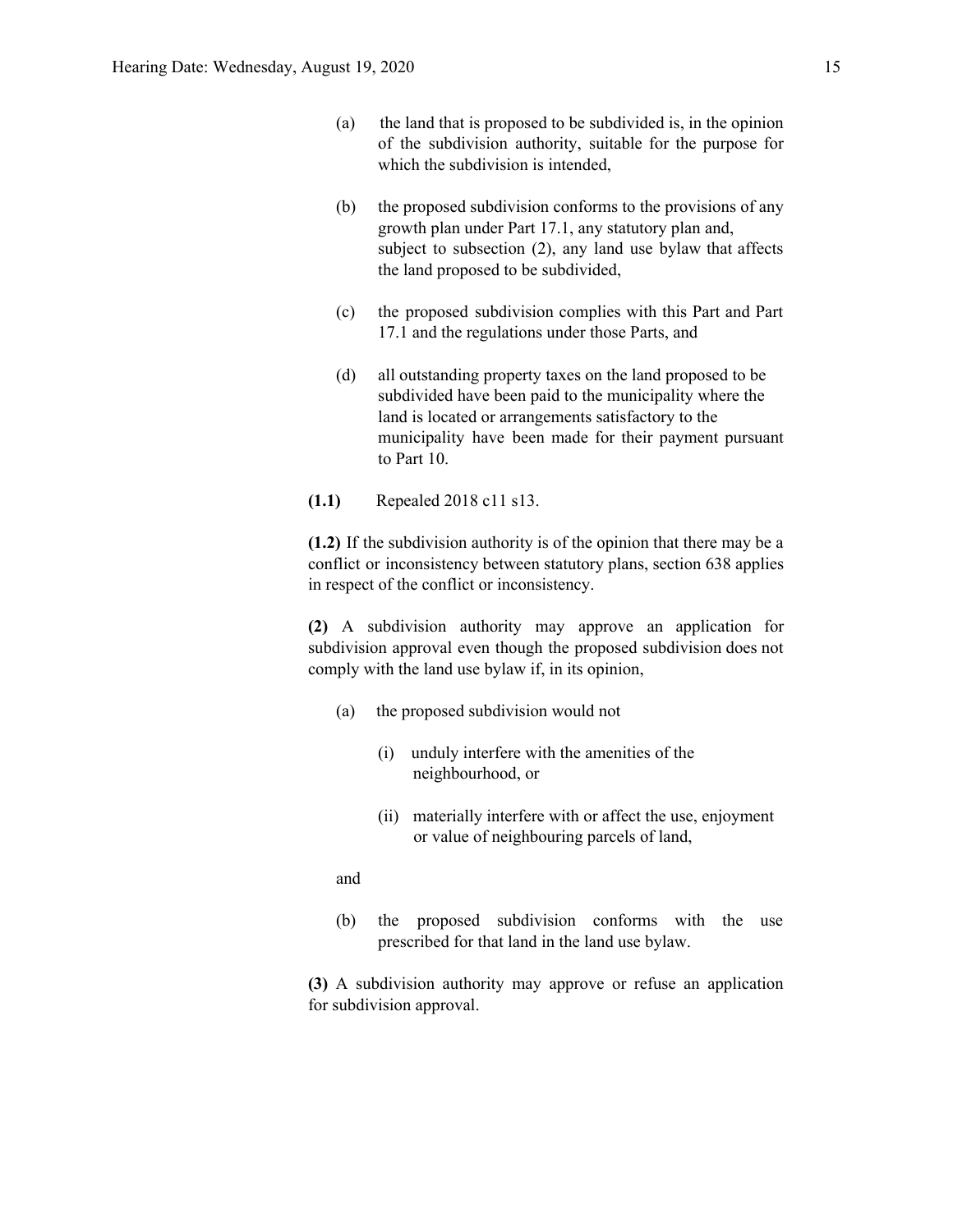#### **General Provisions from the** *Edmonton Zoning Bylaw:*

Under section 110.2(6), **Single Detached Housing** is a **Permitted Use** in the **(RF1) Single Detached Residential Zone.**

Under section 6.1, **Site Width** means:

the horizontal distance between the side boundaries of the Site measured at a distance from the Front Lot Line equal to the required Front Setback for the Zone.

#### Section 41.1(3) states:

The Subdivision Authority may not approve the subdivision of a Lot zoned RF1, as it existed on March 16, 2015 into more than two lots, notwithstanding the Site Width in the RF1 Zone. Subdivision into more than two Lots may only be approved where the proposed subdivision:

- a. is supported by one or more City Council approved Statutory Plans or City Council approved Policies; or
- b. has a Site Width deemed by the Subdivision Authority to be in character with Lots on the same block.

Section 110.1 states that the **General Purpose** of the **(RF1) Single Detached Residential Zone** is:

to provide for Single Detached Housing while allowing other forms of small scale housing in the form of Secondary Suites, Garden Suites, Semi-detached Housing and Duplex Housing.

 $\mathcal{L}_\text{max}$  , and the contribution of the contribution of the contribution of the contribution of the contribution of the contribution of the contribution of the contribution of the contribution of the contribution of t

### Notice to Applicant/Appellant

Provincial legislation requires that the Subdivision and Development Appeal Board issue its official decision in writing within fifteen days of the conclusion of the hearing.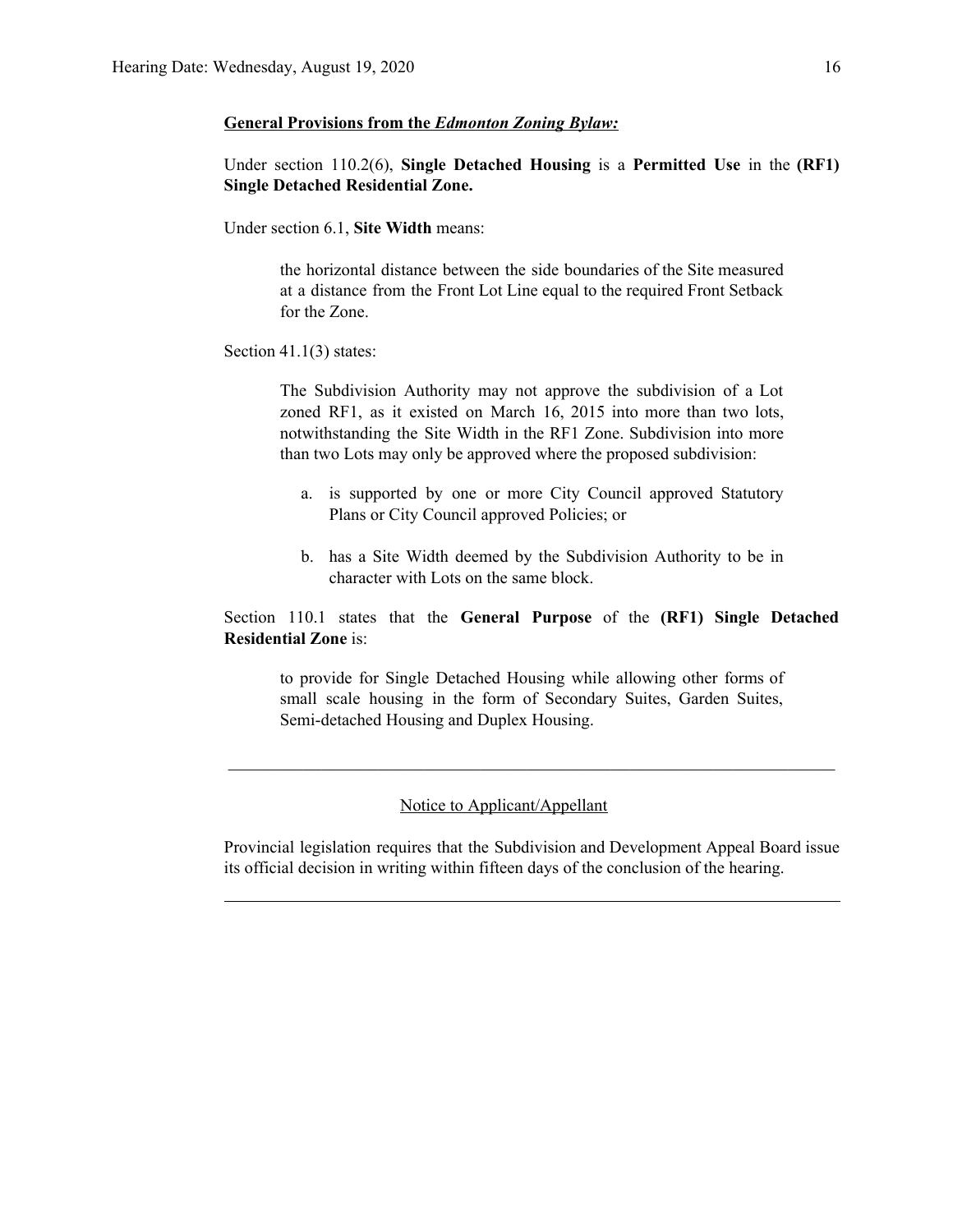

**Subdivision Authority** 

7th Floor, Edmonton Tower<br>10111 - 104 Avenue NW Edmonton, Alberta T5J 0J4

July 23, 2020

File No. LDA20-0170

RE: Tentative plan of subdivision to create two (2) additional single detached residential lots from Lot 2, Block 24, Plan 3468 HW, located south of 115 Avenue NW and east of 50 Street NW; BEVERLY **HEIGHTS** 

#### The Subdivision by Plan is REFUSED on July 23, 2020 for the following reasons:

- 1. This application for subdivision in the (RF1) Single Detached Residential Zone does not comply with the Development Regulations identified in Section 41.1(3) of the City of Edmonton Zoning Bylaw 12800: "The Subdivision Authority may not approve the subdivision of a Lot zoned RF1, as it existed on March 16, 2015 into more than two lots, notwithstanding the Site Width in the RF1 Zone. Subdivision into more than two Lots may only be approved where the proposed subdivision has a Site Width deemed by the Subdivision Authority to be in character with Lots on the same block." This application proposes to create two (2) additional single detached residential lots, which would combine for a total of three (3) lots. This is one (1) lot more than is allowed in Section 41.1(3) of the City of Edmonton Zoning Bylaw 12800;
- 2. This proposal will result in a site width, and ultimately a lot size, that is uncharacteristically small when compared to properties on the adjacent block faces. For example, the site widths on the same block generally range from approximately 12.19 metres to 15.85 metres, with only a few exceptions. The proposed lot width for Lots 2A, 2B and 2C is 7.62 metres, which is significantly smaller than those of other properties characteristic to the adjacent block faces.

Please be advised that an appeal may be lodged in accordance to Section 678 of the Municipal Government Act with the Subdivision and Development Appeal Board, 10019 - 103 Avenue NW, Edmonton, Alberta, T5J 0G9, within 14 days from the date of the receipt of this decision. The date of receipt of the decision is deemed to be seven (7) days from the date the decision is mailed.

If you have further questions, please contact subdivisions@edmonton.ca.

Regards, **Blair McDowell** 

Subdivision Authority

BM/cs/Posse #364096422-001 Enclosure

Established under City of Edmonton Bylaw 16620 pursuant to Section 623 of the Municipal Government Act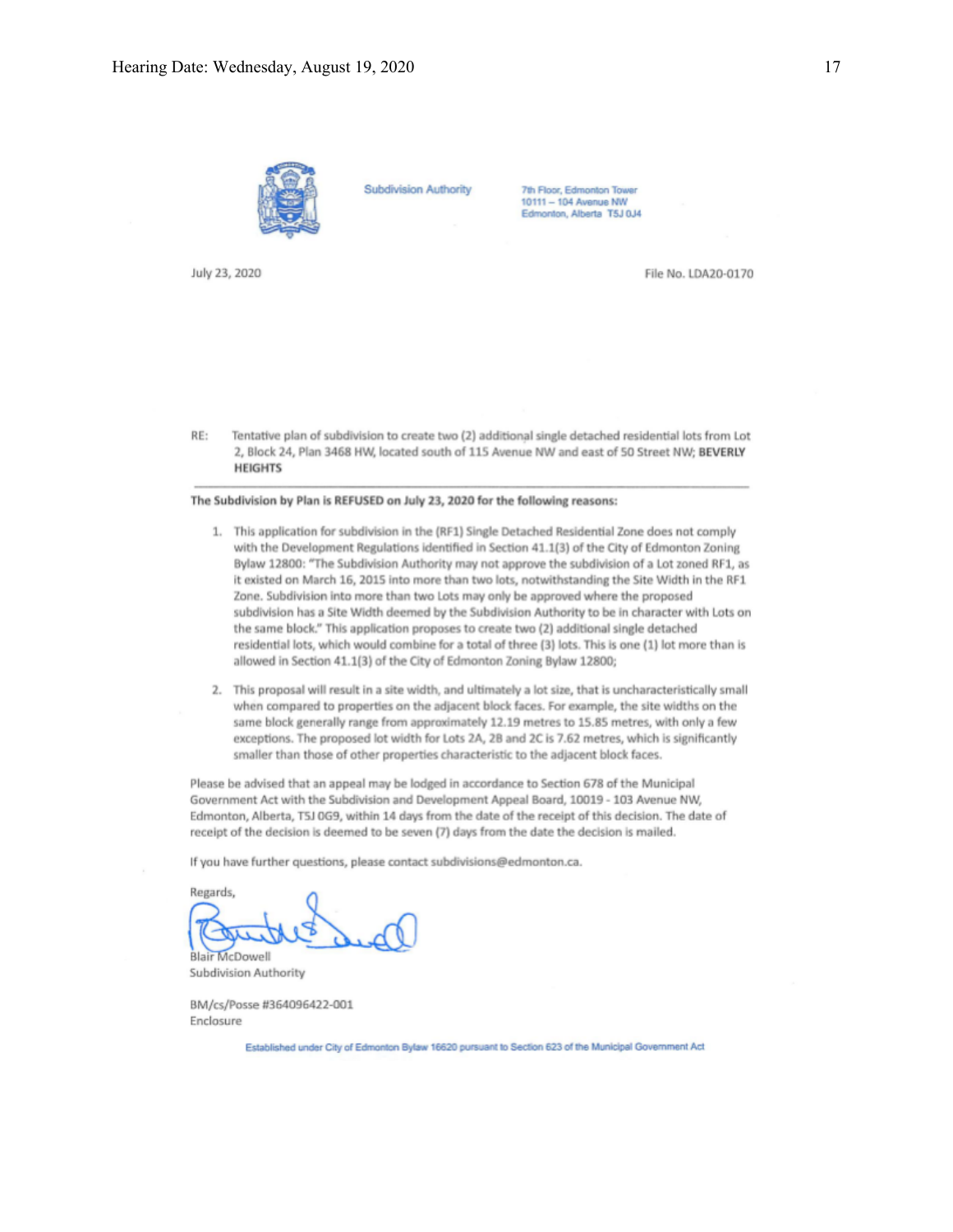





 $\frac{15}{1}$  RF1 / MNO SCALE

riaa Contracting Ltd. phone: 780-893-4048 .<br>340 MaGrath Boulevard NW, Edmonton AB, T6R 0M7<br>myriad.contracting@yahoo.ca

Description<br>LOT 2 BLOCK 24 PLAN 3468HW<br>BEVERLY HEIGHTS od Address<br>Address<br>EDMONTON<br>Hyriad Contracting Ltd  $\overline{z}$ 

 $\frac{1}{100}$ Tentative Subdivision Plan